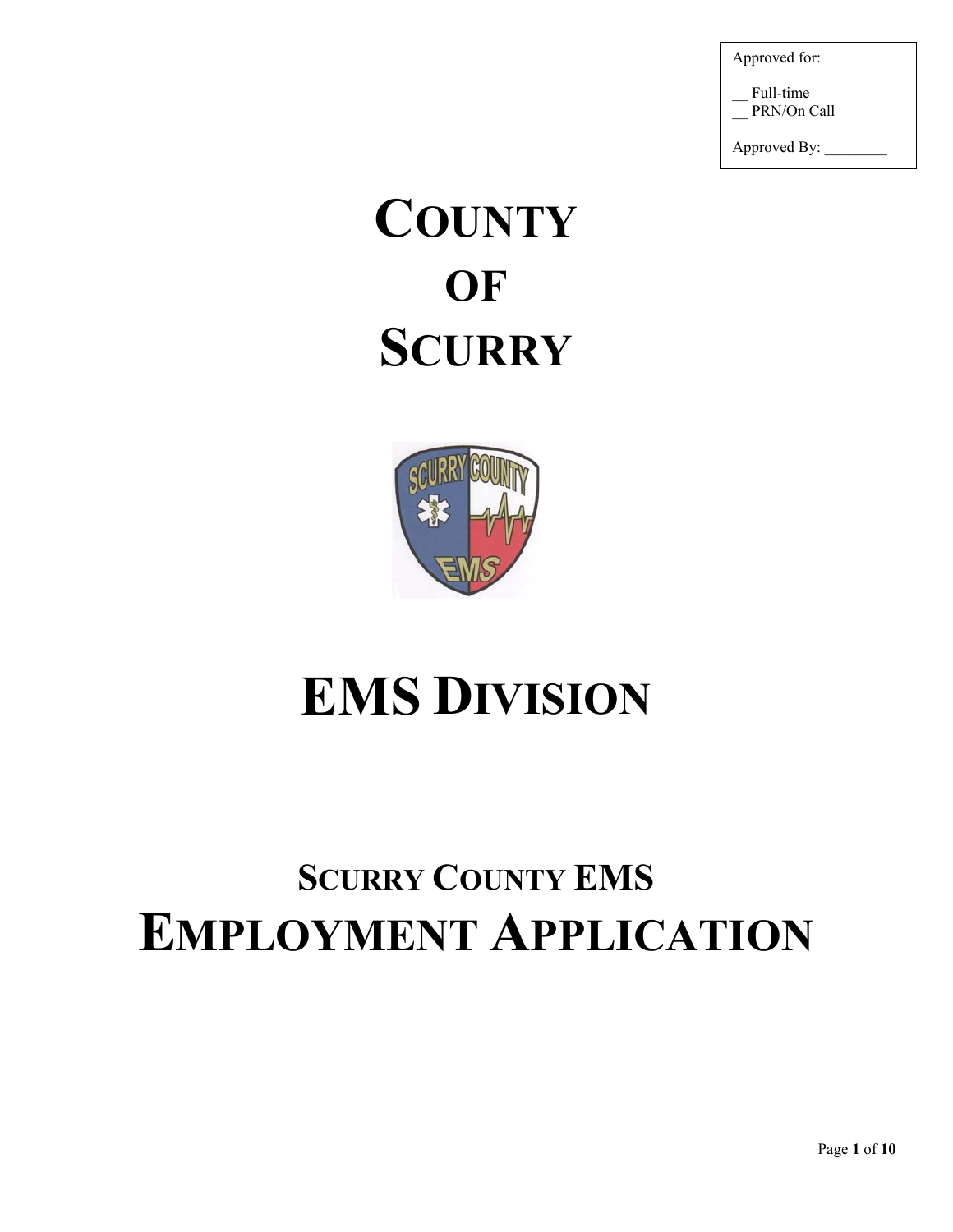#### **Scurry County Emergency Medical Services Applicant Instructions**

Thank you for your interest in working with our organization. We appreciate your application and look forward to the possibility of your joining our team. This sheet is for your information. Please remove it from this packet and keep it for your reference.

Please complete the application and authorization for release of information forms. **Resumes may be attached.** Please print all information so it may be easily read. Be certain all forms are completely filled out and signed. Use the abbreviation "N/A" if a particular provision or section in the form is not applicable to you.

#### **INCOMPLETE APPLICATIONS WILL NOT BE CONSIDERED**

Please note the following:

Your application may remain in our active files for a period of one year. Should an appropriate opening occur, your application will be reviewed along with others. It is not necessary for you to contact this office regarding any job openings after you have completed your application. If you are among the most qualified applicants for a position, an interview will be arranged. Please notify us in writing your address or telephone number changes.

Employment decisions are made solely on the basis of qualifications to perform the work for which you are applying. Qualifications include education, training and work experience. Credentials and experience will be verified through schools, former employers and licensing/certification agencies, if applicable.

As an Equal Opportunity Employer, decisions to hire and promote are made without regard to race, color, creed, national origin, sex, physical or mental disability (unrelated to ability to do the job), or age (as defined by law).

#### **We appreciate your cooperation**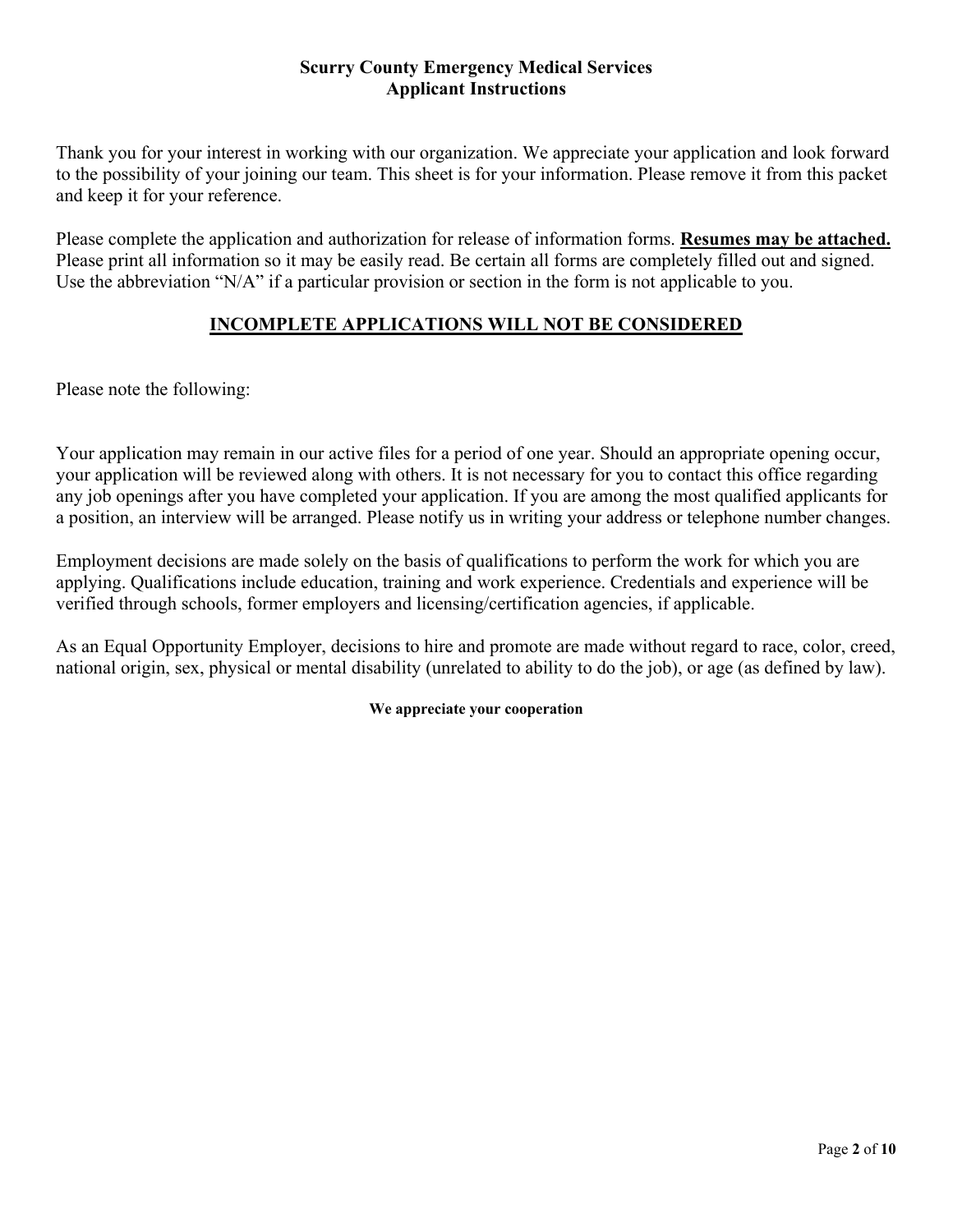### *SCURRY COUNTY*

 *Emergency Medical Services* 

| PERSONAL INFORMATION                                                                                      |                                                                                                                                                                                                                               |                                         |                                                       |
|-----------------------------------------------------------------------------------------------------------|-------------------------------------------------------------------------------------------------------------------------------------------------------------------------------------------------------------------------------|-----------------------------------------|-------------------------------------------------------|
|                                                                                                           |                                                                                                                                                                                                                               |                                         | DATE:                                                 |
| NAME:                                                                                                     |                                                                                                                                                                                                                               |                                         | <b>SOCIAL SECURITY</b><br>NUMBER:                     |
| <b>LAST</b>                                                                                               | <b>FIRST</b>                                                                                                                                                                                                                  | <b>MIDDLE</b>                           |                                                       |
| Present Address:                                                                                          |                                                                                                                                                                                                                               |                                         |                                                       |
| <b>STREET</b>                                                                                             | <b>CITY</b>                                                                                                                                                                                                                   | <b>STATE</b>                            | ZIP                                                   |
| Phone Number:                                                                                             |                                                                                                                                                                                                                               | Name/Phone Number to call in Emergency: |                                                       |
| Are you 18 years or older: $Yes( ) No( )$                                                                 |                                                                                                                                                                                                                               | Do you smoke? $Yes( ) No( )$            |                                                       |
| Are you either a U.S. Citizen or an alien authorized to work in the United States? Yes $( \ )$ No $( \ )$ |                                                                                                                                                                                                                               |                                         |                                                       |
| Have you been convicted of a felony or misdemeanor within the last 5 years? Yes $( \ )$ No $( \ )$        |                                                                                                                                                                                                                               |                                         |                                                       |
| If yes, please explain.                                                                                   | <u> 1980 - Jan Samuel Barbara, martin di sebagai personal di sebagai personal di sebagai personal di sebagai per</u>                                                                                                          |                                         |                                                       |
|                                                                                                           |                                                                                                                                                                                                                               |                                         |                                                       |
| <b>EMPLOYMENT POSITION DESIRED</b>                                                                        |                                                                                                                                                                                                                               |                                         |                                                       |
| ( ) Paramedic ( ) EMT-Intermediate ( ) EMT-Basic ( ) Insurance/Billing                                    |                                                                                                                                                                                                                               |                                         | $\left( \begin{array}{c} 0 \end{array} \right)$ Other |
|                                                                                                           | Date You                                                                                                                                                                                                                      | Salary                                  |                                                       |
| Full time () Part time ()                                                                                 | can start the canada start that the canada start the canada start the canada start and the control of the control of the control of the control of the control of the control of the control of the control of the control of |                                         | desired                                               |
| For positions, which required shift work, which shift/hours do you desire?                                |                                                                                                                                                                                                                               |                                         |                                                       |
| PRN/On Call<br>12 hour shift                                                                              | $\frac{1}{2}$ Days                                                                                                                                                                                                            | Weekends only                           |                                                       |
| 24 hour shift                                                                                             | $\frac{1}{\sqrt{2}}$ Nights                                                                                                                                                                                                   |                                         |                                                       |
| Are you currently employed? Yes $( )$ No $( )$                                                            |                                                                                                                                                                                                                               |                                         |                                                       |
| We routinely contact an applicant's current employer for reference checks.                                |                                                                                                                                                                                                                               |                                         |                                                       |
| Would this pose any particular difficulty for you? Yes $( )$ No $( )$                                     |                                                                                                                                                                                                                               |                                         |                                                       |
| If yes, please explain:                                                                                   |                                                                                                                                                                                                                               |                                         |                                                       |

Have you ever applied to this company before? ( ) No ( ) Yes, Date  $\frac{1}{\sqrt{2}}$ 

| <b>EDUCATION</b>  | NAME AND LOCATION OF SCHOOL | <b>NUMBER OF</b><br><b>YEARS</b><br><b>ATTENDED</b> | <b>DID YOU</b><br><b>GRADUATE?</b><br><b>DEGREE OBTAINED</b> | <b>SUBJECTS STUDIED</b> |
|-------------------|-----------------------------|-----------------------------------------------------|--------------------------------------------------------------|-------------------------|
| High School       |                             |                                                     |                                                              |                         |
| College           |                             |                                                     |                                                              |                         |
| <b>EMS</b> School |                             |                                                     |                                                              |                         |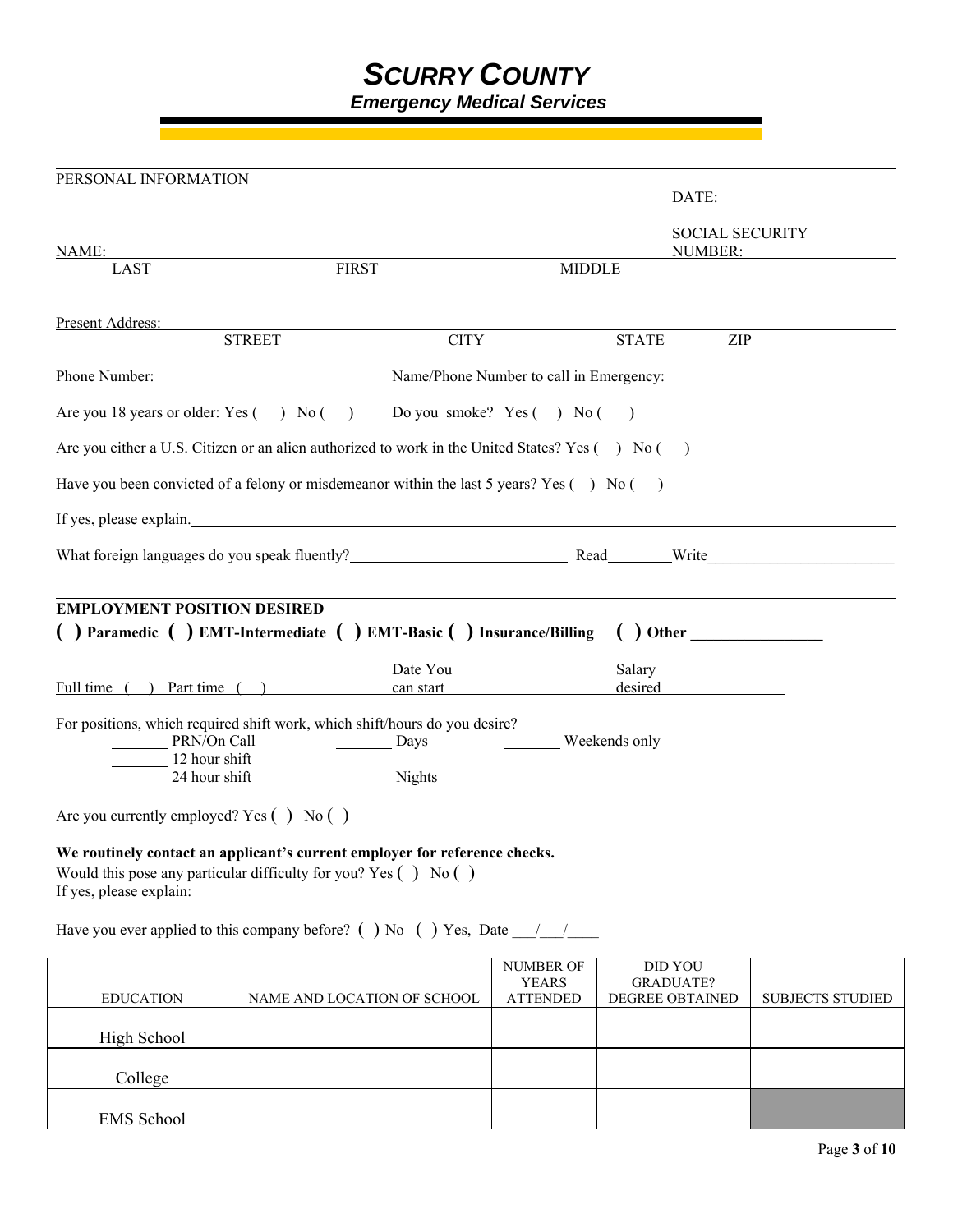#### PROFESSIONAL LICENSES and/or CERTIFICATIONS

| Type & Number | State Issued | Date Issued | Date Expires |
|---------------|--------------|-------------|--------------|
|               |              |             |              |
|               |              |             |              |
|               |              |             |              |
|               |              |             |              |
|               |              |             |              |
|               |              |             |              |

| Have you ever been in<br>U.S. Military Service                                                                                                                                                                                 |              | $Yes( ) No( )$ if yes, dates:             |                                |  |  |
|--------------------------------------------------------------------------------------------------------------------------------------------------------------------------------------------------------------------------------|--------------|-------------------------------------------|--------------------------------|--|--|
| Honorably discharged?                                                                                                                                                                                                          | Yes( ) No( ) | Rank at Discharge?<br><u>Example 2008</u> |                                |  |  |
| Presently Member in National Guard of Reserves? Yes () No ()                                                                                                                                                                   |              |                                           |                                |  |  |
| Former Employers (List Below last two employers, starting with last one first.)                                                                                                                                                |              |                                           |                                |  |  |
| <b>Current or Last Employer</b>                                                                                                                                                                                                |              |                                           |                                |  |  |
|                                                                                                                                                                                                                                |              |                                           |                                |  |  |
|                                                                                                                                                                                                                                |              |                                           | From: $\qquad$ / to $\qquad$   |  |  |
|                                                                                                                                                                                                                                |              |                                           |                                |  |  |
|                                                                                                                                                                                                                                |              |                                           |                                |  |  |
| Supervisor: Supervisor:                                                                                                                                                                                                        |              |                                           |                                |  |  |
| Weekly Starting Salary:                                                                                                                                                                                                        |              |                                           |                                |  |  |
| Reason for leaving: 1992. The contract of the contract of the contract of the contract of the contract of the contract of the contract of the contract of the contract of the contract of the contract of the contract of the  |              |                                           |                                |  |  |
| Next Previous Employer                                                                                                                                                                                                         |              |                                           |                                |  |  |
|                                                                                                                                                                                                                                |              |                                           | Phone: 2000                    |  |  |
| Address: 1000 million and the contract of the contract of the contract of the contract of the contract of the contract of the contract of the contract of the contract of the contract of the contract of the contract of the  |              |                                           | From: $\sqrt{ }$ to $\sqrt{ }$ |  |  |
| Type of business:                                                                                                                                                                                                              |              |                                           |                                |  |  |
| Position & Duties: 2008. [2016] The Contract of Duties:                                                                                                                                                                        |              |                                           |                                |  |  |
| Supervisor: Supervisor:                                                                                                                                                                                                        |              |                                           |                                |  |  |
| Weekly Starting Salary:                                                                                                                                                                                                        |              | Weekly Ending Salary:                     |                                |  |  |
| Reason for leaving: Network of the state of the state of the state of the state of the state of the state of the state of the state of the state of the state of the state of the state of the state of the state of the state |              |                                           |                                |  |  |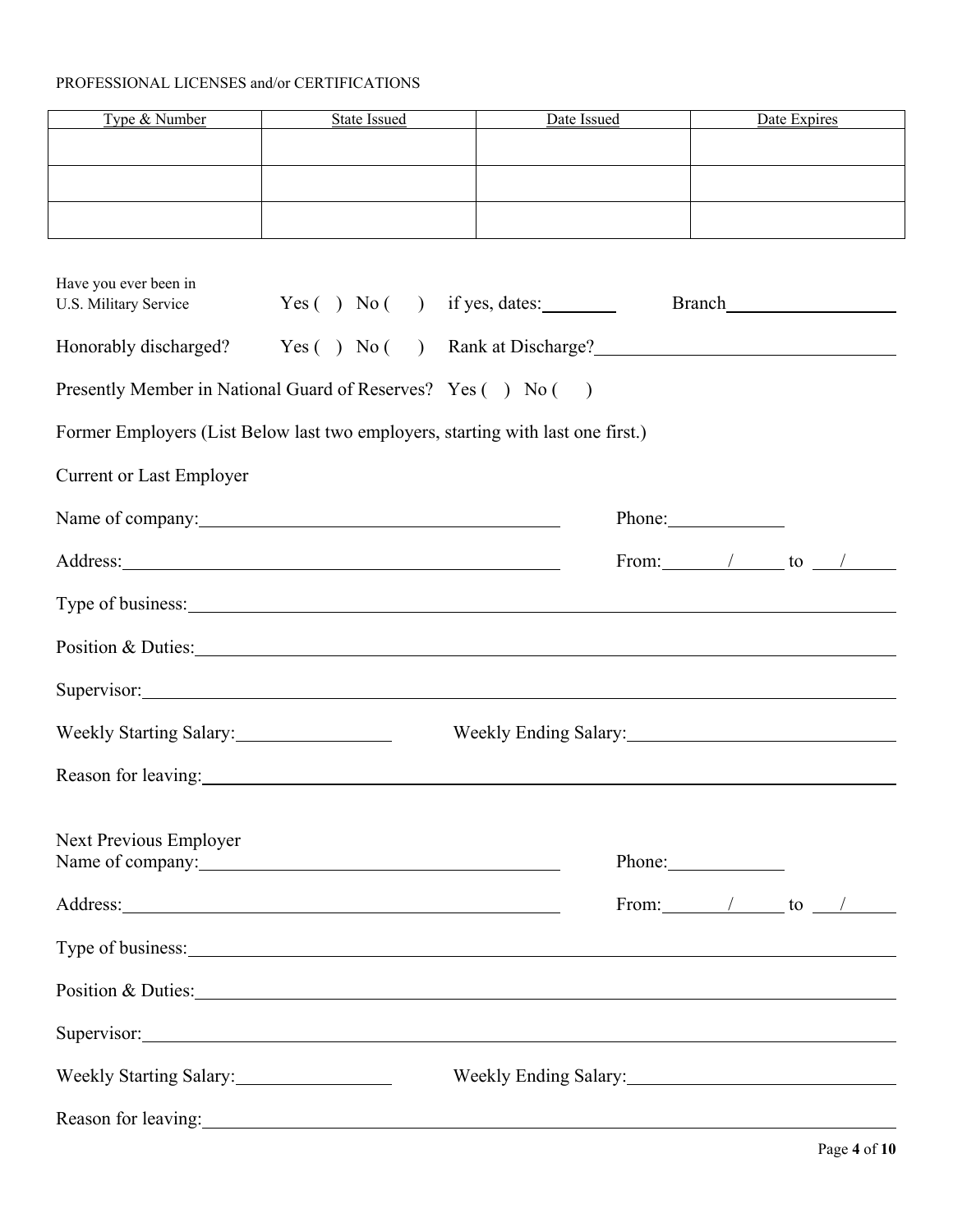Do you have your own reliable transposition? ( )Yes ( ) No

#### REFERENCES: Give the names of three persons not related to you, whom you have known at least one year.

|             | <b>ADDRESS &amp;</b> |                 | <b>YEARS</b>      |
|-------------|----------------------|-----------------|-------------------|
| <b>NAME</b> | PHONE NUMBER         | <b>BUSINESS</b> | <b>ACQUAINTED</b> |
|             |                      |                 |                   |
|             |                      |                 |                   |
| ۷.          |                      |                 |                   |
|             |                      |                 |                   |
| э.          |                      |                 |                   |
|             |                      |                 |                   |

SKILLS: (Please check the skills you currently possess)

| Filing               | Ten Key by touch        | <b>Medical Transcriptions</b> |
|----------------------|-------------------------|-------------------------------|
| Typing (WPM          | Pavroll                 | Word Processing (WPM          |
| Letter Composition   | Accounts Receivable     | Switchboard                   |
| Shorthand (WPM       | <b>Accounts Payable</b> | Insurance Billing             |
| Dictaphone           | Spread Chart            | Collections                   |
| Admitting            | Medical Terminology     | <b>Biomedical</b>             |
| Data Entry Equipment |                         |                               |
|                      |                         |                               |

Please use the following space to give us other information about your personal qualities, work style, interpersonal skills, or communication skills, which would assist us in placing you: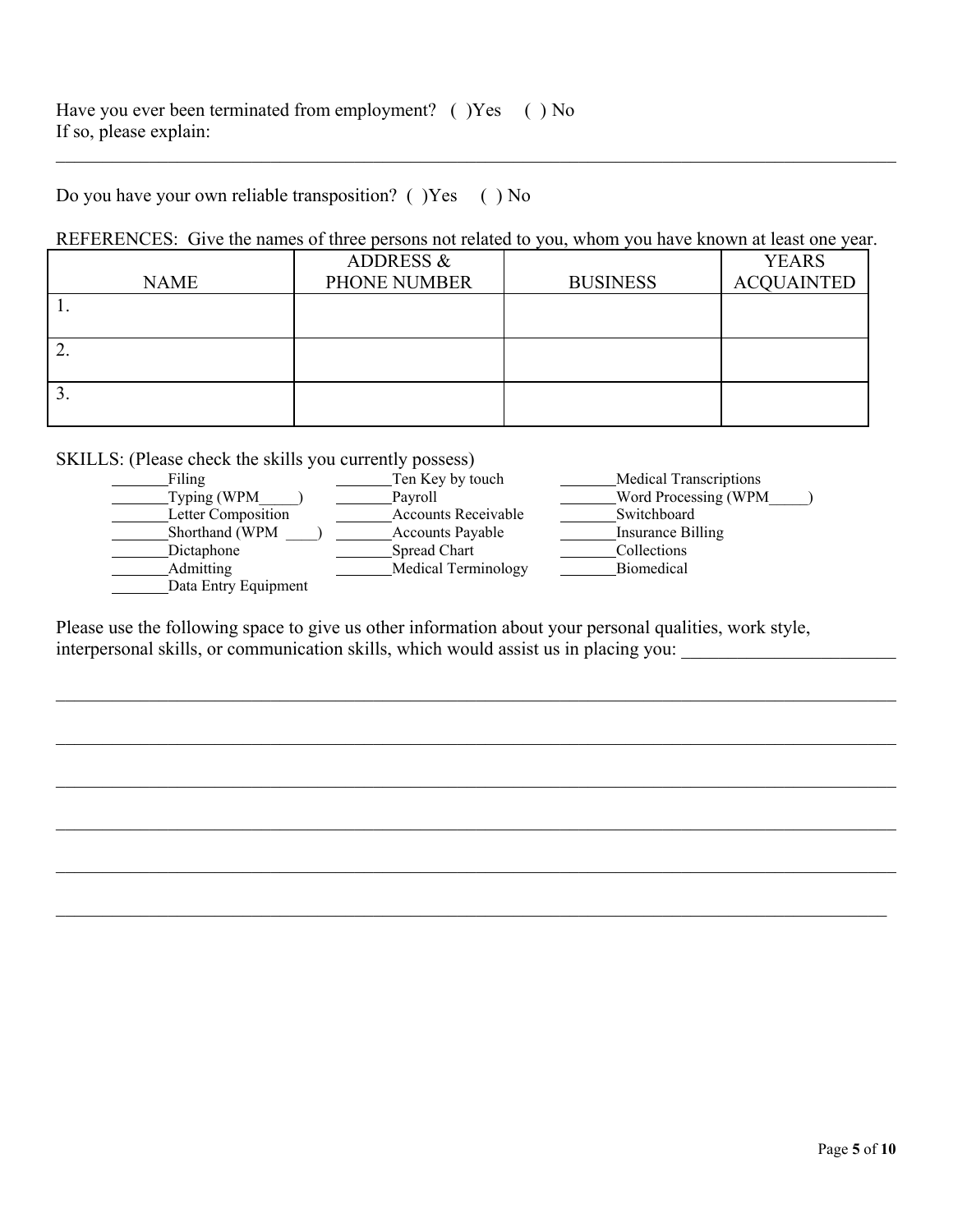#### **Driving Information**

The following section must be completed if you are applying for a position, which requires the operation of a motor vehicle owned or leased by the company, or you are required to use your own vehicle. (Note: This section applies to ALL EMS applicants)

| Driver's License Number:                                                | State: |                | <b>Expiration Date:</b> |
|-------------------------------------------------------------------------|--------|----------------|-------------------------|
| Have you ever had your driver's license suspended and/or revoked? Yes ( |        | $\bigcup$ No ( |                         |
| If yes, explain:                                                        |        |                |                         |

Accident Record

 $\overline{a}$ 

List all accidents in which you are involved as a driver during the preceding 3 years

| Date | Nature | Fatalities | Injuries |
|------|--------|------------|----------|
|      |        |            |          |
|      |        |            |          |
|      |        |            |          |
|      |        |            |          |
|      |        |            |          |
|      |        |            |          |

#### TRAFFIC VIOLATION RECORD

List all moving violations of which you were convicted or forfeited bond or collateral during the preceding 5 years.

| If any answer above is driving while intoxicated or under the influence, please explain. |             |                 |  |  |  |  |
|------------------------------------------------------------------------------------------|-------------|-----------------|--|--|--|--|
|                                                                                          |             |                 |  |  |  |  |
|                                                                                          |             |                 |  |  |  |  |
| <b>DATE</b>                                                                              | <b>TYPE</b> | <b>LOCATION</b> |  |  |  |  |

Do you have auto liability insurance? ( ) Yes ( ) No

If yes, who is your Insurance Company?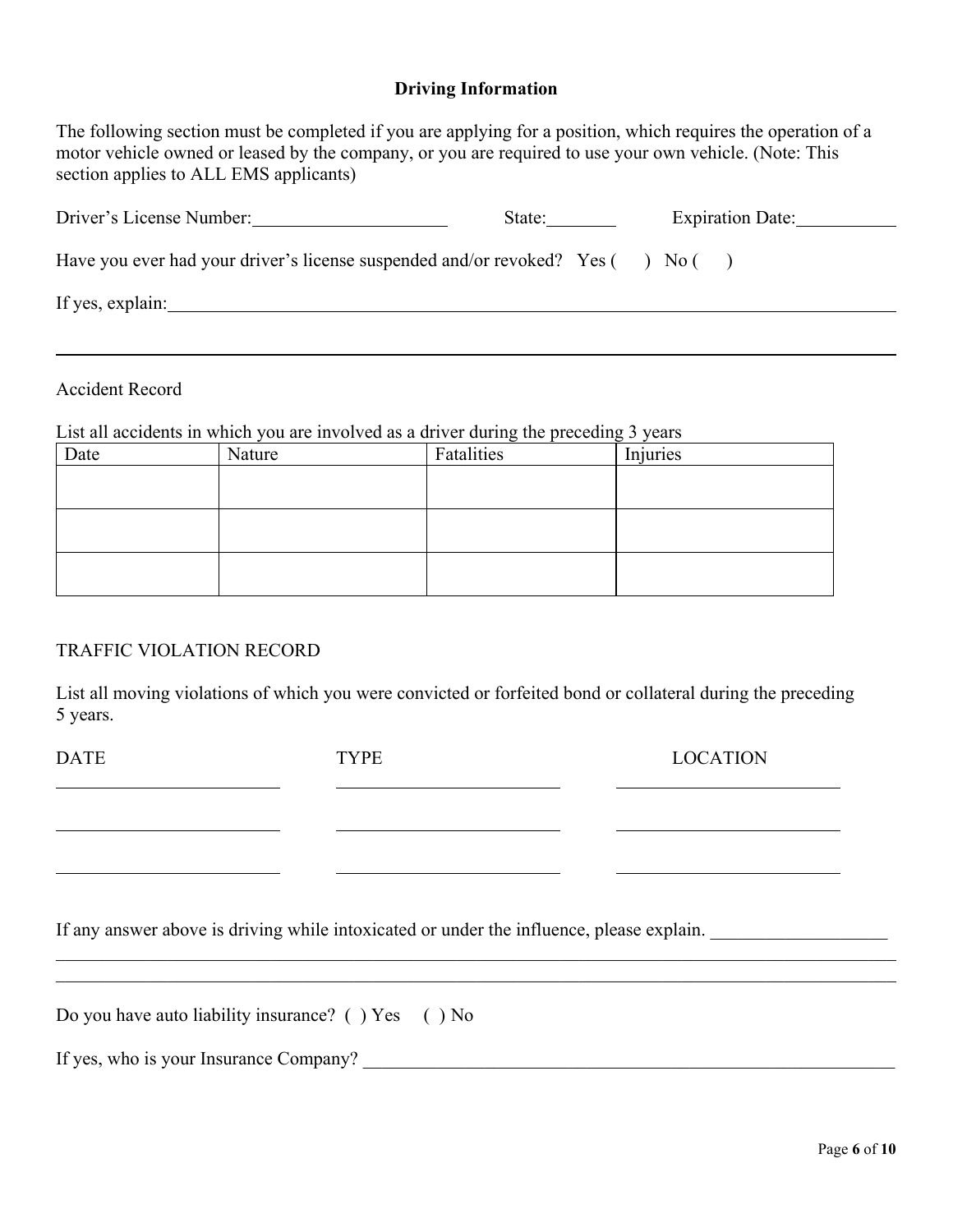#### **Certification and Consent**

I certify that all information given on this application is true, correct and complete to the best of my knowledge. I also certify that I have accounted for all of my work experience, and training on this application.

I voluntarily give Scurry County EMS the right to thoroughly investigate my work, education, and background history. I voluntarily give my former educators and employers the right to release these records in their entirety. I will hold no person or organization liable for giving or receiving information in any investigation.

If employed by Scurry County EMS. I agree to abide by its rules and regulations. I understand that discovery of misrepresentation or omission of facts herein will make me ineligible for employment or be the cause for immediate dismissal. I authorize any inquiry to be made on any information contained this application if I am considered for employment.

I understand that operating conditions may require me to temporarily work shifts other than the one for which I am applying and I agree to such scheduling change as directed by my supervisor or past manager.

#### **I also understand that my employment is subject to a successful completion of a pre-employment physical to include a drug screen.**

I understand that my employment will require certain physical capabilities relating to ability to lift and transport patients and/or objects or to assist other employees in physical tasks. I further understand that my continued employment may be conditioned upon maintaining a favorable health evaluation. If requested. I agree to submit, at any time. To a physical examination, performed by a qualified medical doctor of Scurry County EMS choice and for which such examination shall be paid for by Scurry County EMS. I also agree that all information concerning said physical examination can be supplied to Scurry County EMS, or an authorized agent of this facility, upon their request.

I further understand that his is an application for employment and that no employment contract is being offered: and I understand that if employed, such employment is at-will for an indefinite period and can be terminated by either party with or without notice at any time and for any or no reason, and is subject to change in wages, conditions, benefits and operating policies.

Date: Signature: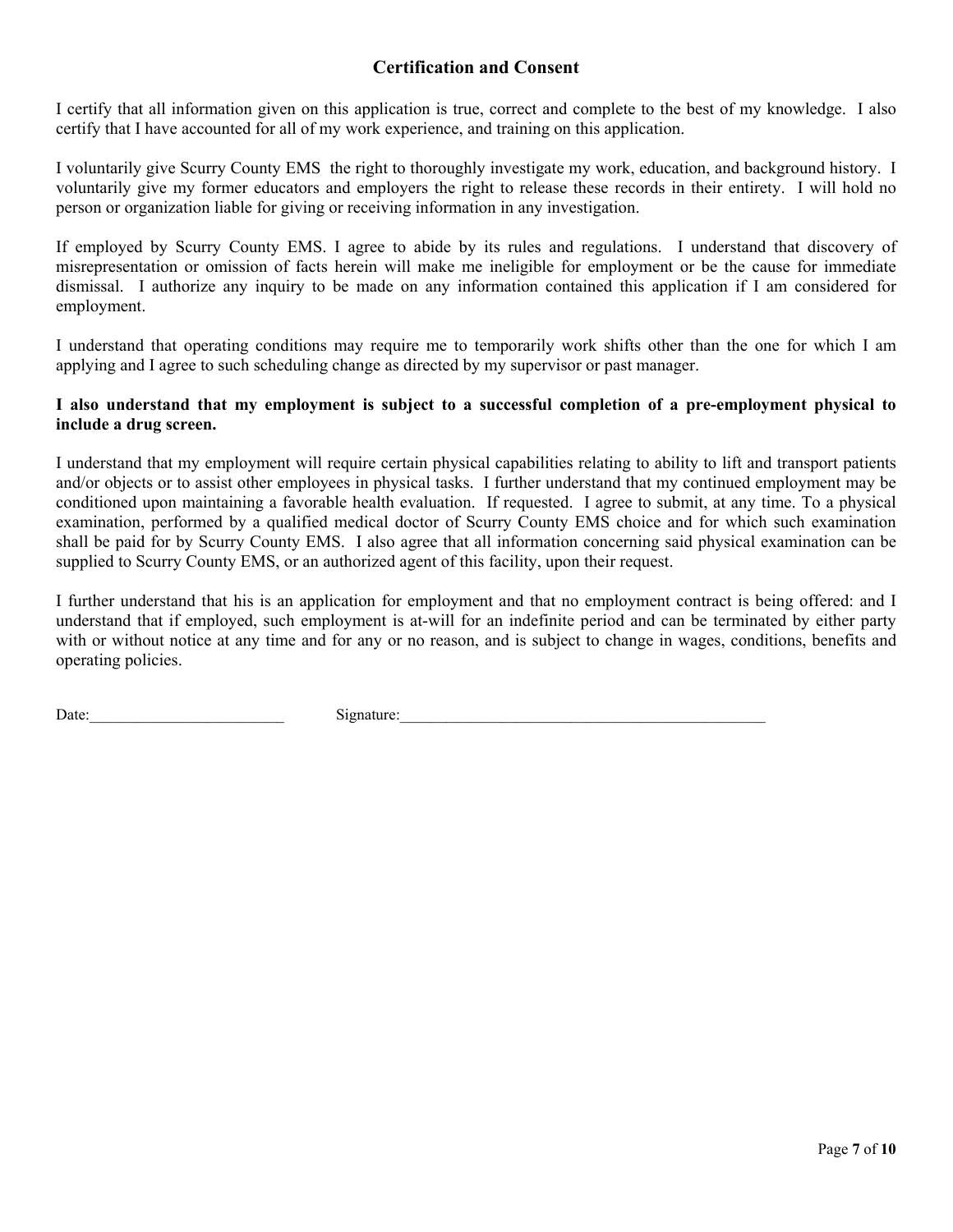#### **Physical Information**

| Have you ever sustained an illness or injury which prevented you from continuing your employment or required |  |
|--------------------------------------------------------------------------------------------------------------|--|
| you to function in anther job or modified your existing job at any time? () Yes () No                        |  |
| If yes, please explain:                                                                                      |  |

List all physicians, medical centers, and dates from which you have received treatment for any illnesses or conditions or injuries that you checked "yes" above. \_\_\_\_\_\_\_\_\_\_\_\_\_\_\_\_\_\_\_\_\_\_\_\_\_\_\_\_\_\_\_\_\_\_\_\_\_\_\_\_\_\_\_\_\_\_\_

#### IMMUNIZAIONS:

| When was your last TB Tine test? $\frac{1}{2}$ / Results: () Negative () Positive |  |  |  |  |
|-----------------------------------------------------------------------------------|--|--|--|--|
|-----------------------------------------------------------------------------------|--|--|--|--|

Have you ever had a positive result? () Yes () No

When was your last tetanus shot?  $\frac{1}{2}$ 

Have you been vaccinated against Hepatitis B? () Yes () No

I certify that all the information on this evaluation is complete, true and correct to the best of my knowledge.

Printed Name \_\_\_\_\_\_\_\_\_\_\_\_\_\_\_\_\_\_\_\_\_\_\_\_\_\_\_\_\_\_\_\_\_\_\_\_\_\_\_\_\_\_\_\_\_\_\_

Date  $\frac{1}{\sqrt{2\pi}}$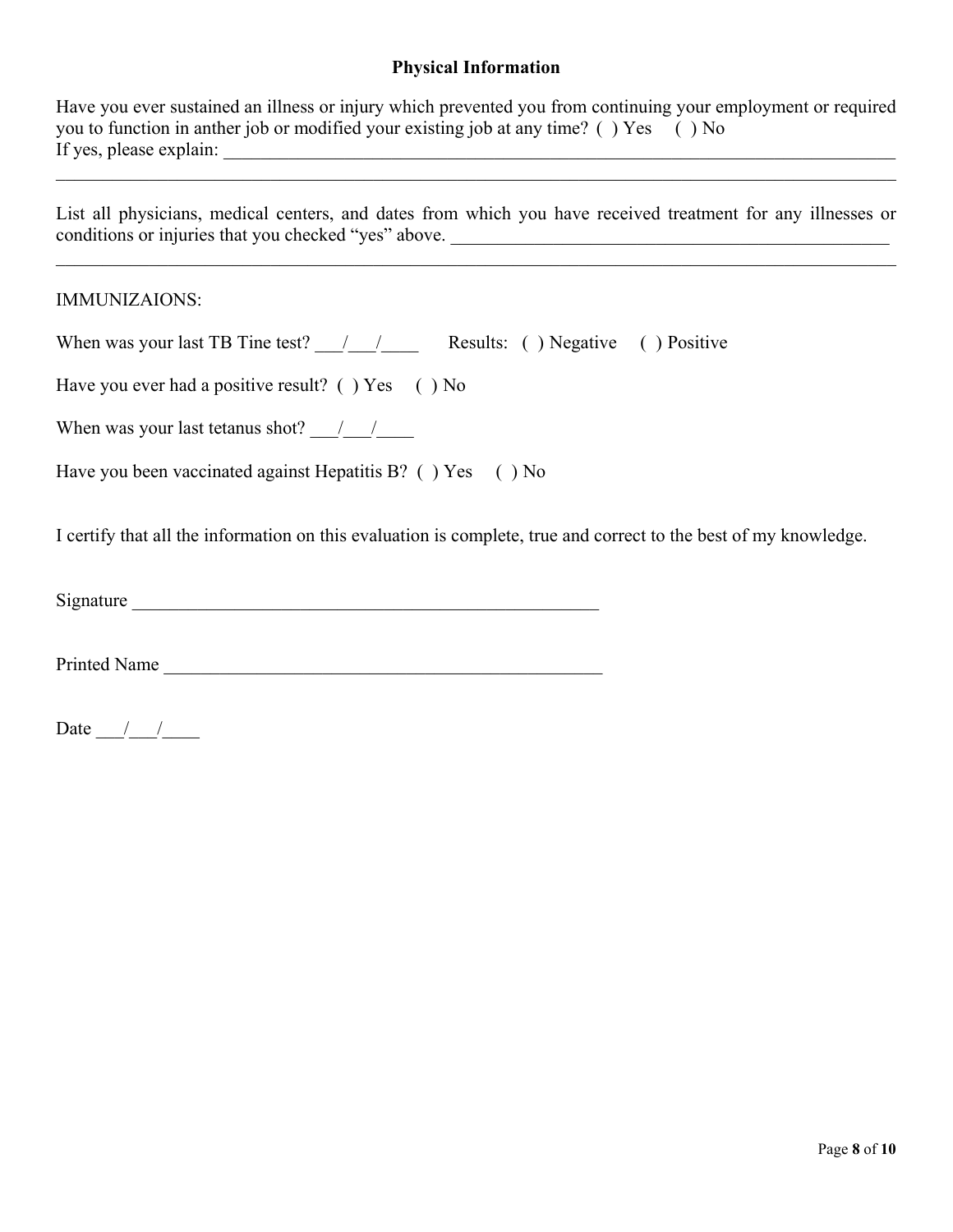#### **Release of Employment Records, Drug Screen, Back Ground Check, and Evaluation**

I, **I** and the setting the setting the setting the setting the setting the setting the setting the setting the setting the setting the setting the setting the setting the setting the setting the setting the setting the set facts contained in my application for employment with said facility, and authorize the release of any and all information by my present and past employers, wherever located, which may be required for a reference check. I further authorize all of my previous employment and any other pertinent information which said employers may have, personal or otherwise, and I release all parties from all liabilities for any damages which may result from the furnishing of said information. A copy of this release shall be as valid as the original. I understand that Scurry County EMS will do a Pre-Employment Non-DOT Drug Screen prior to employment. I understand that the drug screen must return clean for employment. I understand that that Scurry County EMS will do a back ground check through DPS, Scurry County SO, and/or Employee Relations. I understand that I may not be hired due to background check and it is sole up to Scurry County EMS to refuse employment based on the results of the background check. I understand that Scurry County EMS will also evaluate my EMT Skills through skills testing, oral skills stations, and a physical agility test. I understand that Scurry County EMS may refuse employment if I fail any of these evaluations.

**By Signing below I understand all the above information presented and give authorization for Scurry County EMS to obtain past employment records, a drug screen, back ground check and, and a perform evaluations. I understand that if I fail any of the above items, I may not be employed by Scurry County EMS.** 

Applicant Signature

Printed Name of Applicant Theorem 2012 and 2012 and 2012 and 2012 and 2012 and 2012 and 2012 and 2013 and 2013

Date  $\_\_\_\_\_\_\_\_\_\_\_\_\_$ 

Witness Signature \_\_\_\_\_\_\_\_\_\_\_\_\_\_\_\_\_\_\_\_\_\_\_\_\_\_\_\_\_\_\_\_\_\_\_\_\_\_\_\_\_\_\_\_\_\_\_\_\_

Printed Name of Witness \_\_\_\_\_\_\_\_\_\_\_\_\_\_\_\_\_\_\_\_\_\_\_\_\_\_\_\_\_\_\_\_\_\_\_\_\_\_\_\_\_\_\_